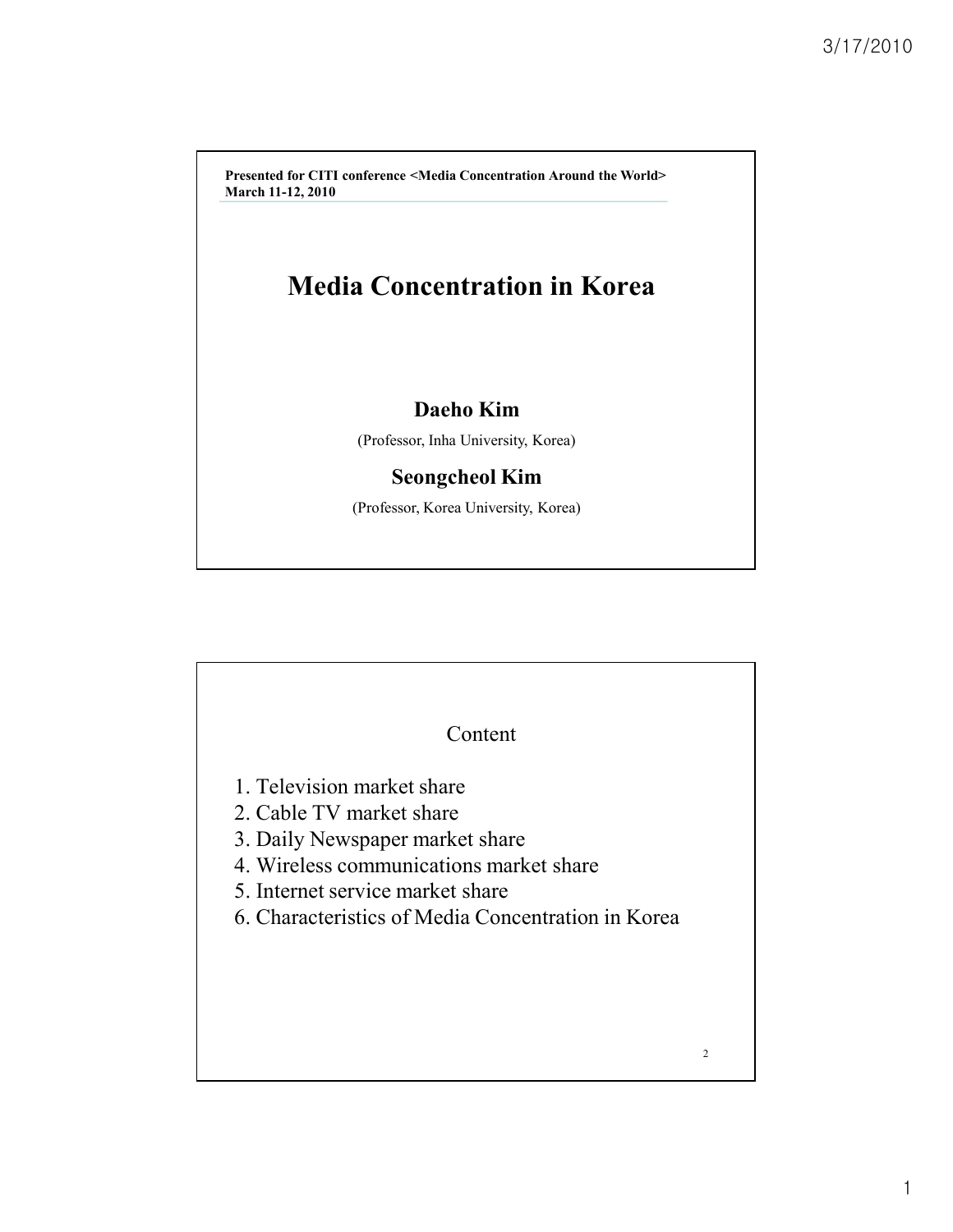

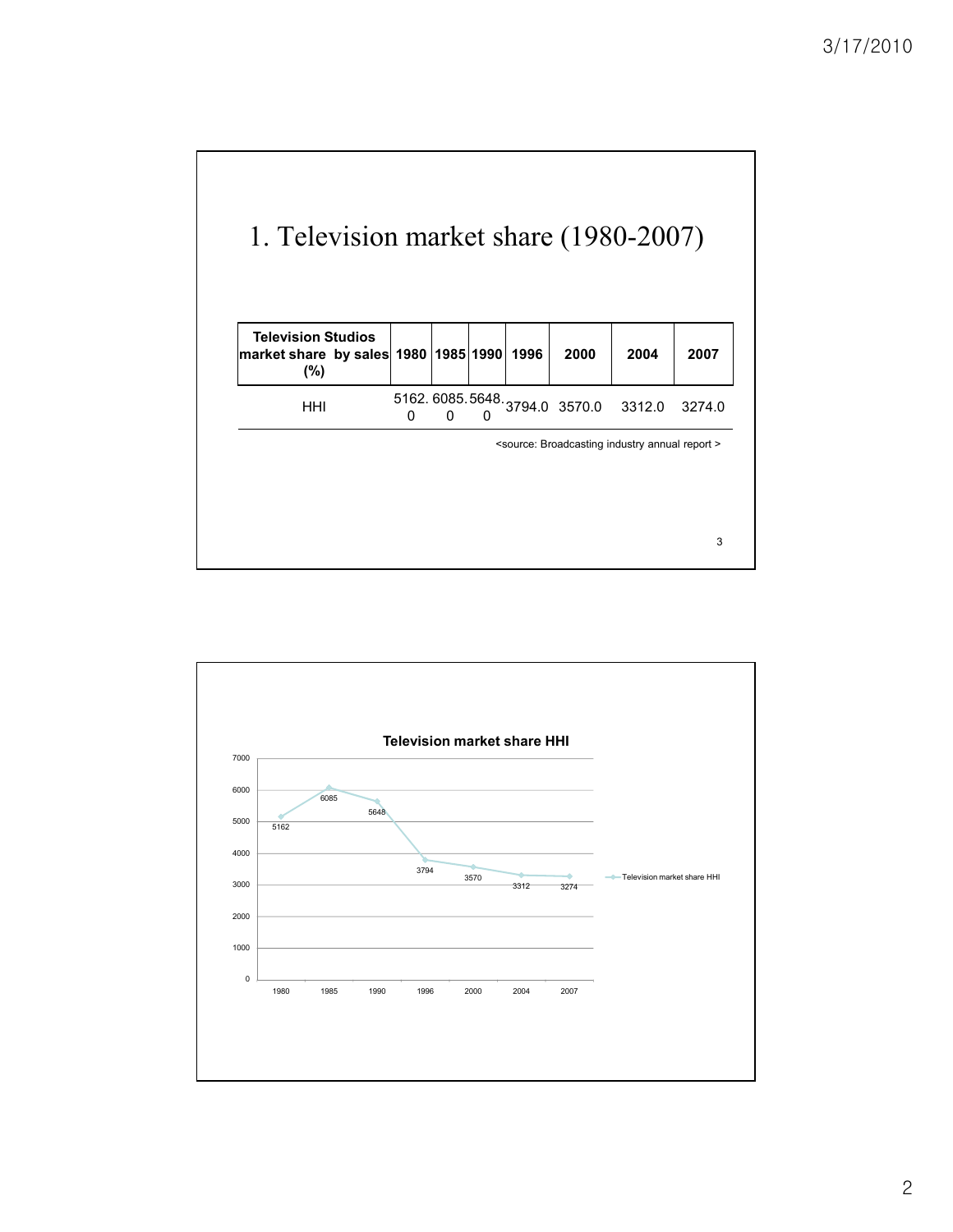

- lower concentration tendency in recent years

○ In 1980, Korea has 3 terrestrial broadcasters

- KBS was a major public service broadcaster.

- MBC was second PSB with commercial finance.

- EBS was educational public service broadcaster.

○ In 1996, competition was introduced.

- In 1991, SBS, commercial terrestrial channel was introduced.

- In 1996, 4 local commercial channels were set up.

## 2. Cable TV market share (2001-2007)

| <b>Cable TV operators</b><br>market share by<br>sales (%) |  | 1984   1988   1992   1996 | 2001  | 2004  | 2007   |
|-----------------------------------------------------------|--|---------------------------|-------|-------|--------|
| HHI                                                       |  |                           | 928.3 | 969.8 | 1224.5 |

<source: Broadcasting industry annual report >

5

6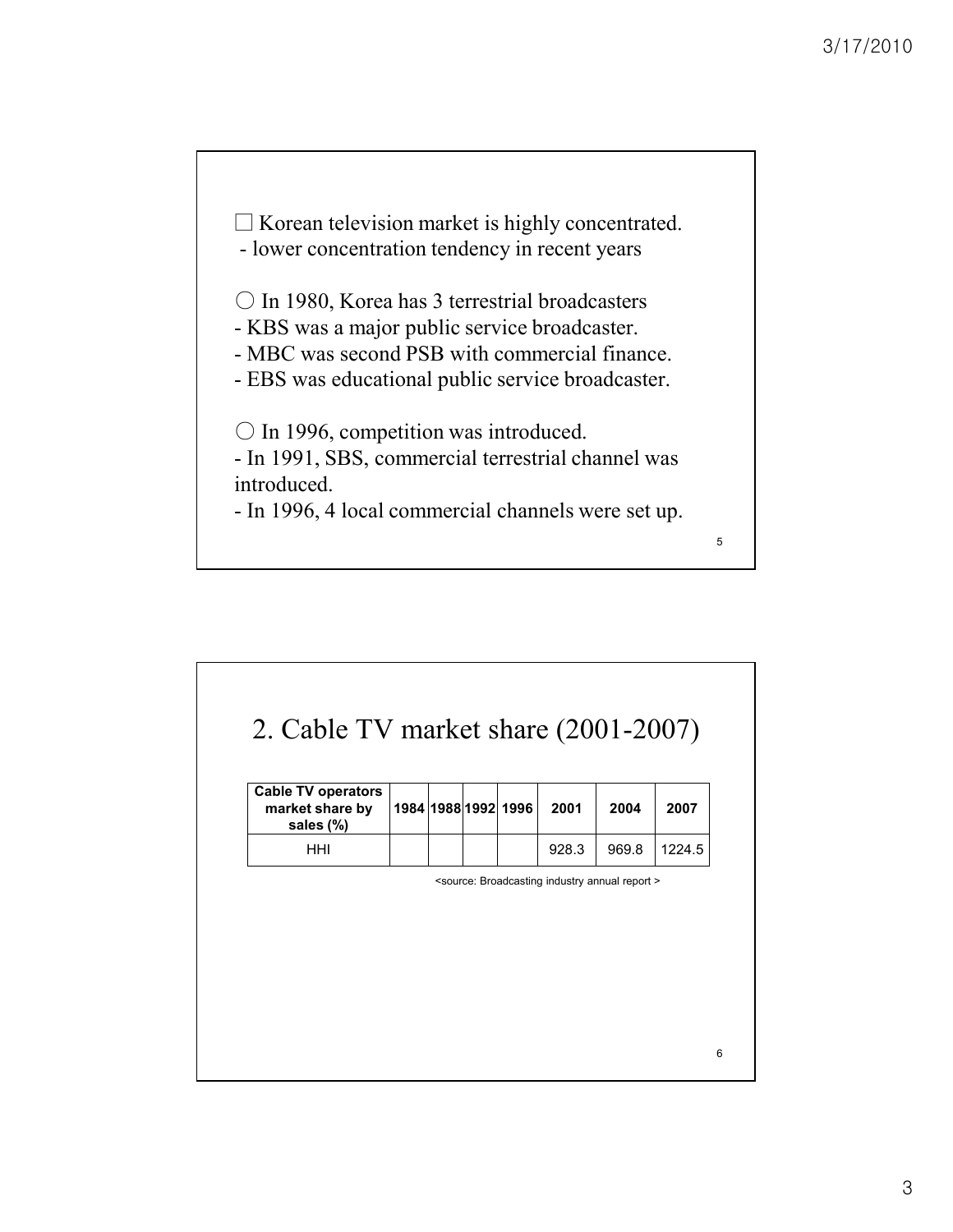

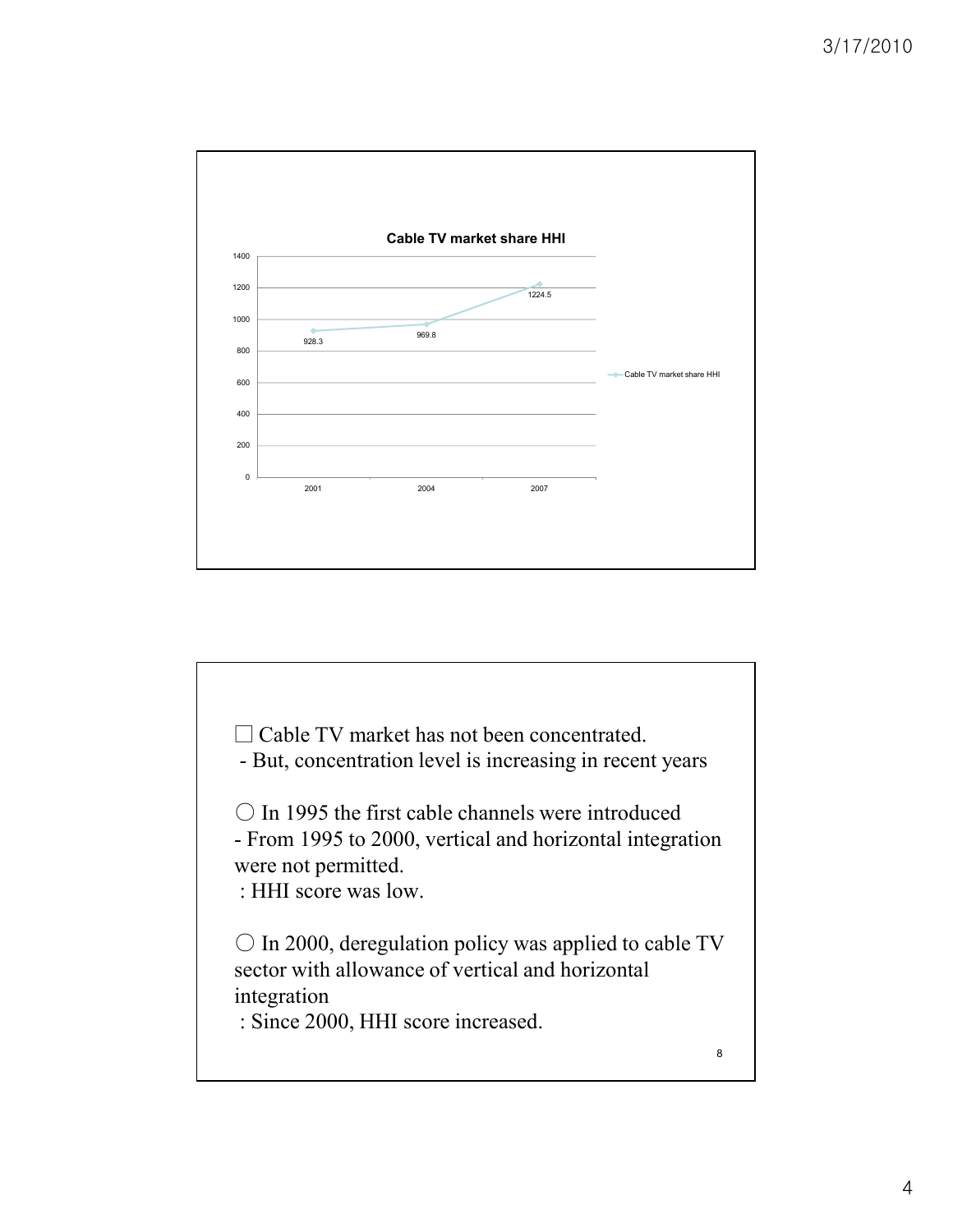$\square$  This shift is sue to the Korean government policy - Policy changed to allow concentration in cable TV industry - It is to bring about big player in cable TV industry to compete with terrestrial broadcasters and IPTV.

\* Three terrestrial broadcasters (KBS, MBC, SBS)

dominate TV production market.

\* Three IPTV services (KT mega TV, SK broadband TV, LG my TV) are all operated by major telecommunications operators

9

| 3. Daily Newspaper market share |        |        |                 |        |        |        |
|---------------------------------|--------|--------|-----------------|--------|--------|--------|
|                                 |        |        |                 |        |        |        |
|                                 |        |        | $(1985 - 2008)$ |        |        |        |
|                                 |        |        |                 |        |        |        |
|                                 | 1985   | 1990   | 1995            | 2000   | 2004   | 2008   |
| Chosun Ilbo                     | 18.9   | 22.9   | 22.9            | 25.1   | 24.9   | 24.0   |
| JoongAng Ilbo                   | 22.8   | 23.8   | 23.6            | 20.3   | 21.6   | 19.7   |
| Dong-A Ilbo                     | 19.3   | 14.1   | 18.7            | 18.9   | 18.6   | 17.1   |
| Kyunghang                       | 10.1   |        |                 | 4.3    | 4.7    | 8.8    |
| Seoul<br>Newspaper              | 127    | 141    | 9.4             | 5.5    | 5.3    | 6.2    |
| Hankook Ilbo                    | 16.2   | 17.1   | 15.0            | 14.0   | 6.8    | 5.5    |
| The Hankyoreh                   |        | 2.6    | 2.8             | 4.5    | 5.0    | 4.9    |
| Munhwa Ilbo                     |        |        | 3.2             | 3.2    | 3.9    | 4.5    |
| Kukmin Ilbo                     |        | 2.2    | 1.8             | 2.2    | 2.6    | 3.6    |
| Naeil Newspaper                 |        |        |                 |        | 21     | 3.4    |
| Segye Ilbo                      |        | 3.2    | 2.6             | 2.1    | 4.6    | 2.2    |
| C4 Ratio                        | 77.2   | 78.0   | 80.2            | 78.3   | 71.8   | 69.7   |
| HHI                             | 1774.4 | 1804.4 | 1771.5          | 1682.8 | 1594.4 | 1467.4 |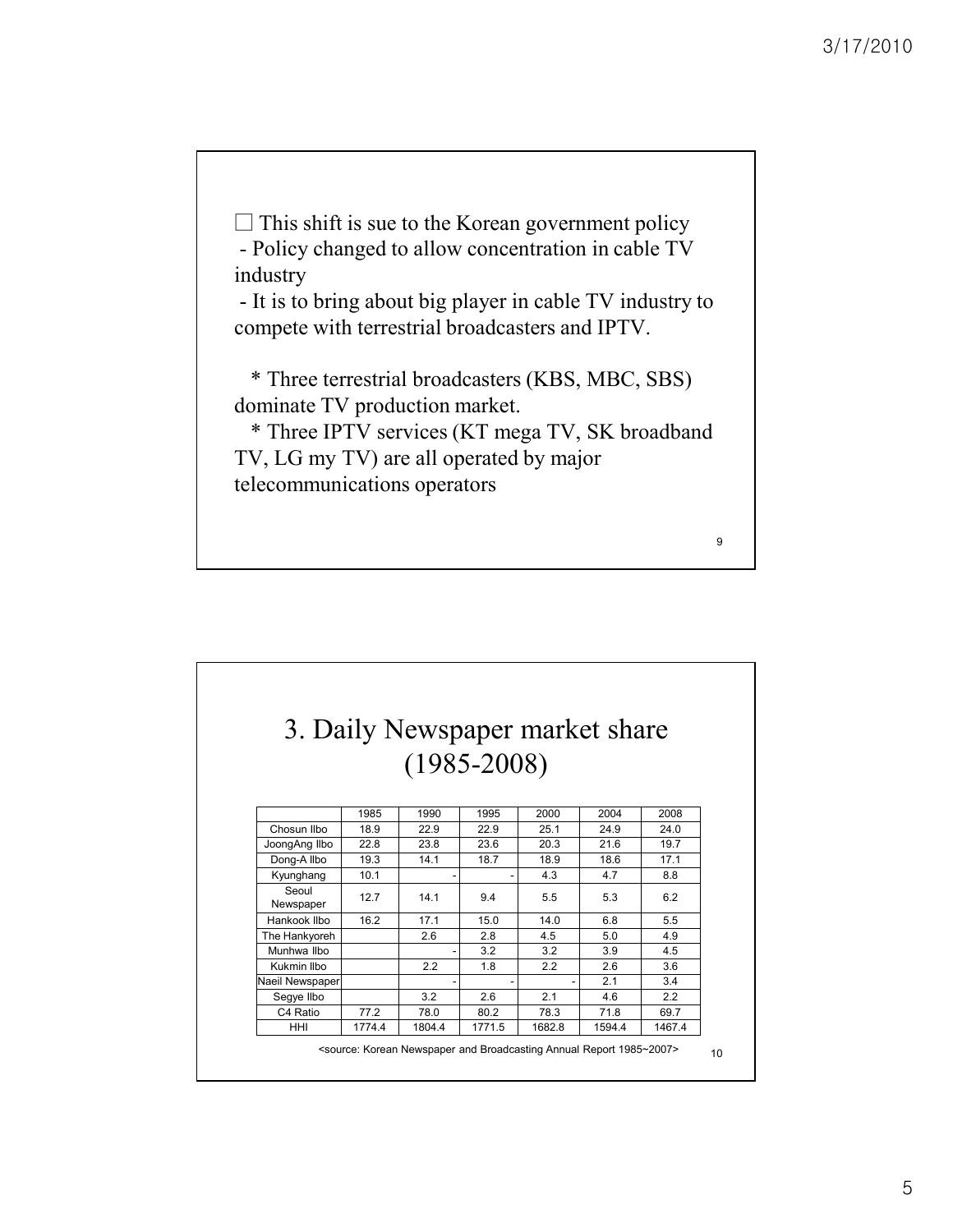

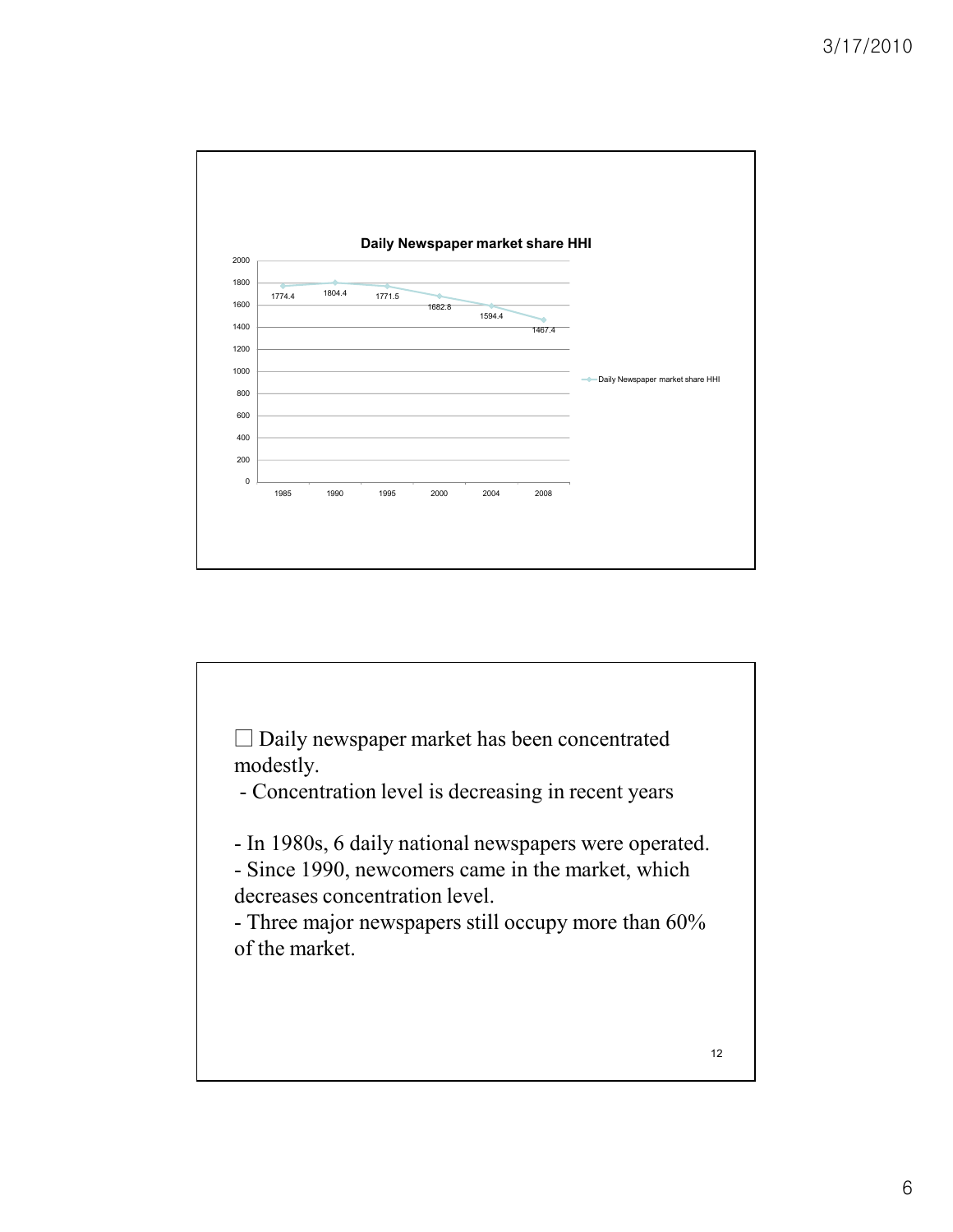# 4. Wireless communications market share (1996-2008)

| Telecom(wireless)<br>market share (%) | 1984 |  | 1988   1992   1996   2000   2004   2008 |                                          |    |   |
|---------------------------------------|------|--|-----------------------------------------|------------------------------------------|----|---|
| HHI                                   |      |  | 62                                      | 8345. 2577. 3937. 3866.<br>32            | 66 | 5 |
|                                       |      |  |                                         | <source: annual="" reports=""></source:> |    |   |
|                                       |      |  |                                         |                                          |    |   |
|                                       |      |  |                                         |                                          |    |   |
|                                       |      |  |                                         |                                          |    |   |

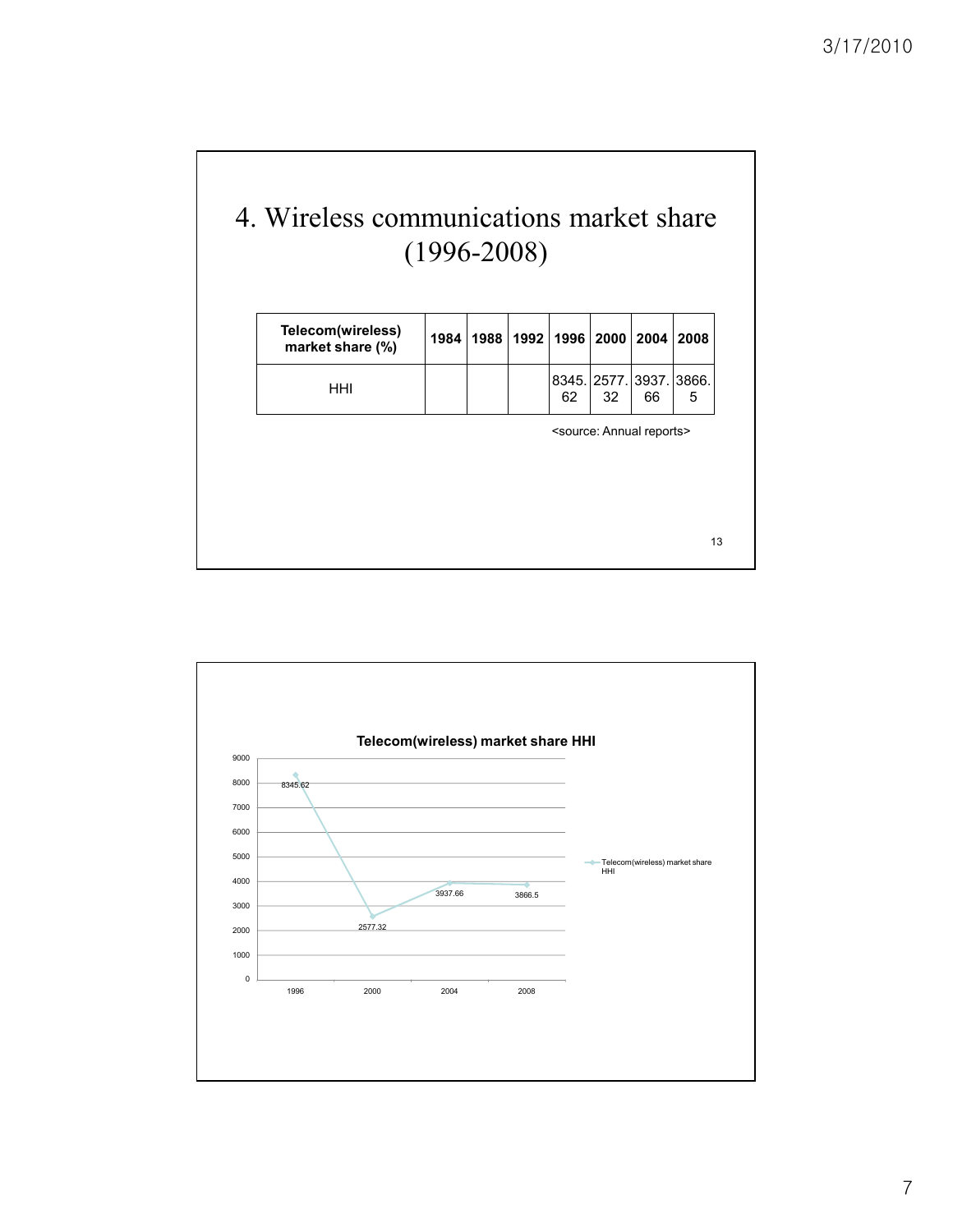$\square$  Wireless communications market has been highly concentrated. - Concentration level is decreasing in recent years - In 1990s, Korea's wireless market was nearly monopoly - In 1997, 3 mobile (PCS) service providers got licenses. - In 2000, M&S policy of government made the then five players merge into three. 15

 $\square$  Three service providers compete fiercely in the market. Market share in 2008 (%)  $\Box$  MVNO is allowed in the market - Several firms including cable TV operators are preparing for MVNO service. SK Telecom 50.5 KT  $31.5$ LG Telecom 18.0 16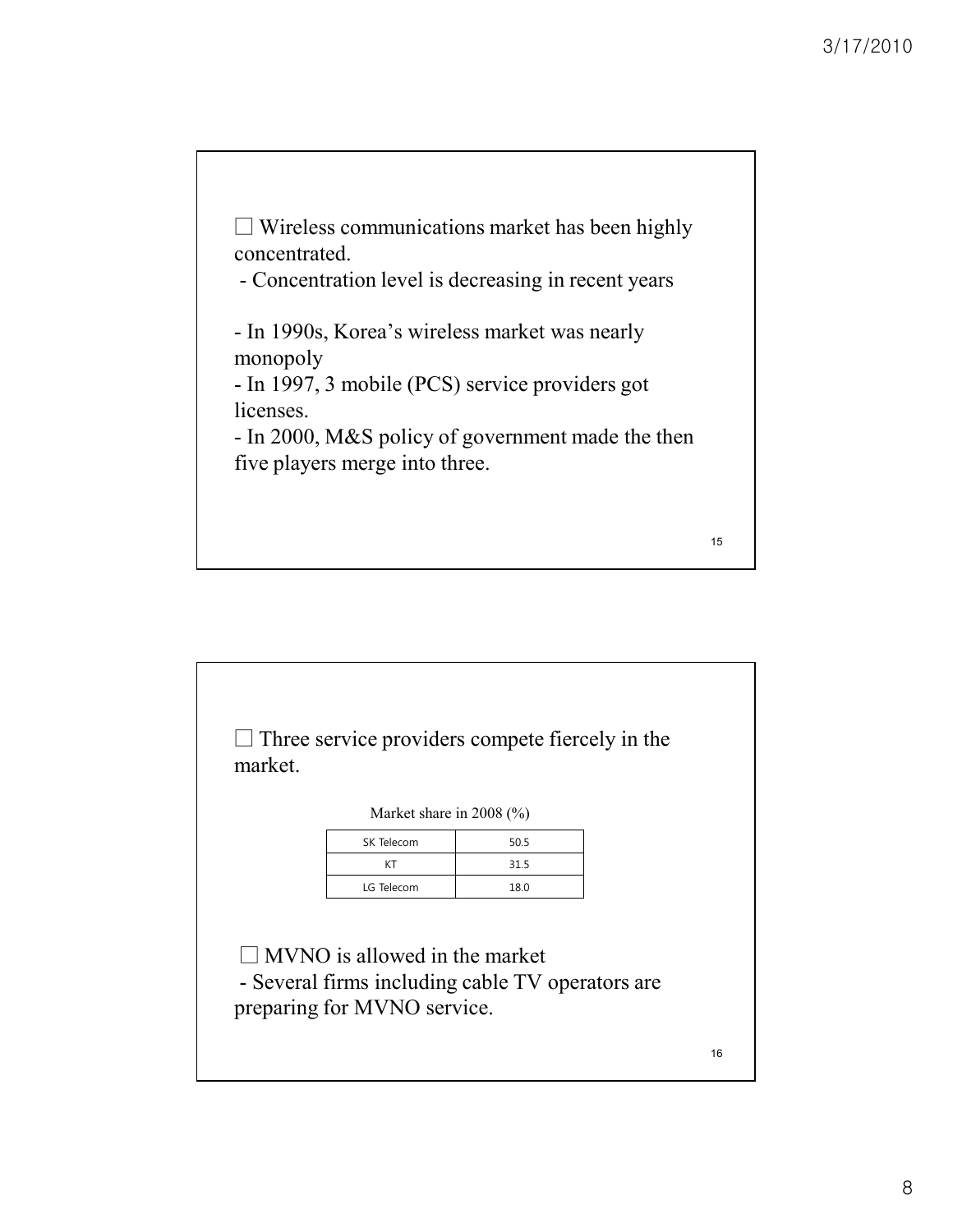

| 3490.74 2981.95<br>3150.9<br><b>HHI</b><br><source: annual="" reports=""></source:> | Internet service provider<br>market share (%) |  | 1984 1988 1992 1996 | 2000 | 2004 | 2008 |
|-------------------------------------------------------------------------------------|-----------------------------------------------|--|---------------------|------|------|------|
|                                                                                     |                                               |  |                     |      |      |      |
|                                                                                     |                                               |  |                     |      |      |      |